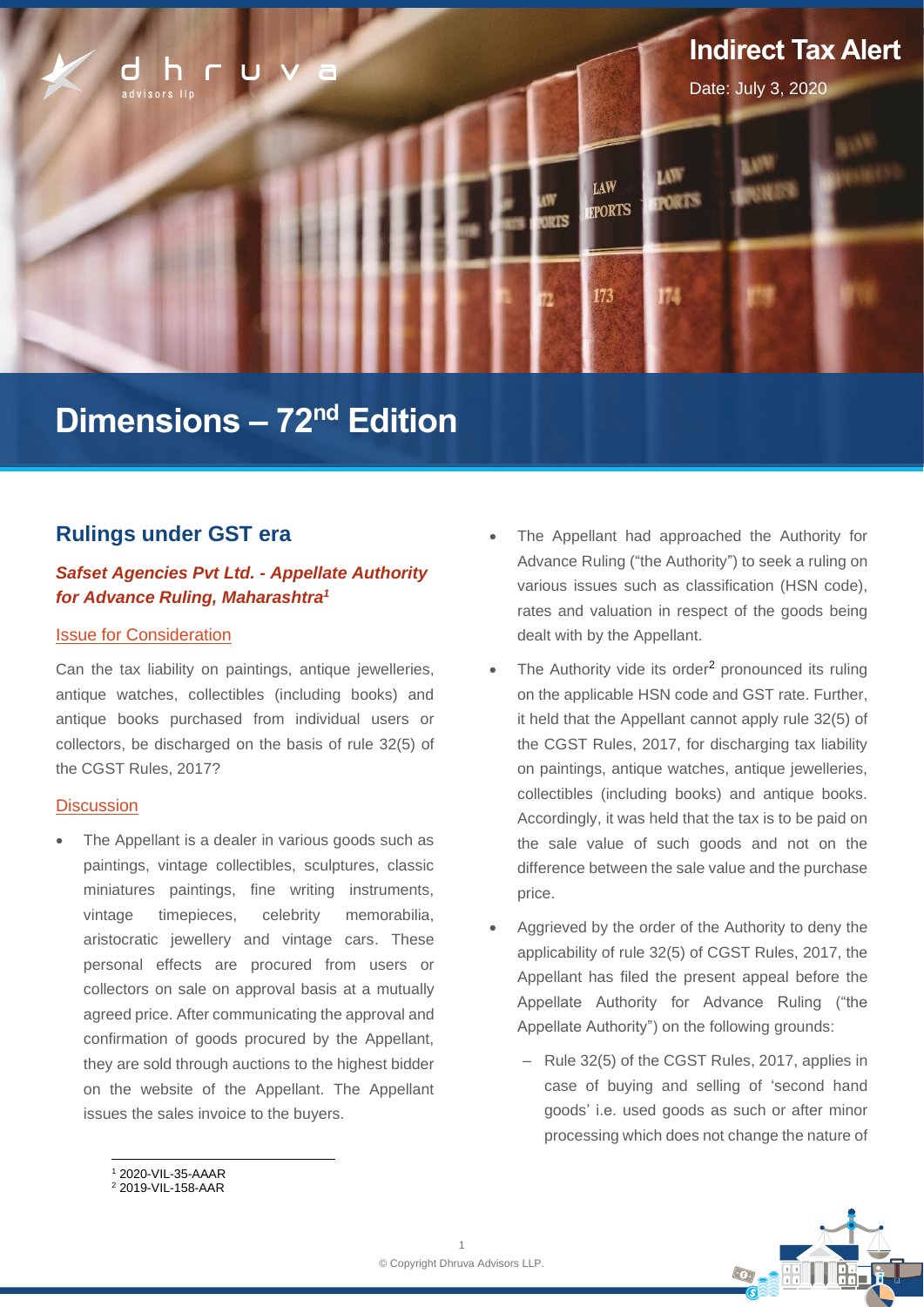goods and no input tax credit (ITC) has been availed on purchase of goods. The paintings, antique jewellery, antique watches and collectibles are used goods and the Appellant has not performed any process on them. Also, the Appellant has not claimed any ITC on such goods. Accordingly, rule 32(5) should be applicable.

- ‒ Since the terms 'second hand goods' or used goods' are not defined anywhere in the GST law or General Clauses Act, 1897, reliance was placed upon various dictionary meanings of these terms.
- ‒ Appellant is a player in the secondary market procuring second hand or used goods from individual collectors or users.
- The Authority felt that paintings are not 'used' *per se*. There is a subtle difference between the term 'use' and 'consume'. Just because these goods cannot be consumed, it cannot be said that they are not 'used'. Display of paintings, antiques and collectibles amounts to 'use'.
- If one takes a view that rule 32(5) of CGST Rules, 2017, applies only where tax is charged by the supplier and ITC is not availed, then, the said interpretation will make the provision redundant, as majority of the second hand goods are procured from individual users or consumers and are not liable to tax as such goods are not sold by them in the course of business.
- ‒ The Authority has denied the applicability of rule 32(5) of the CGST Rules, 2017, because of high value of paintings, antiques and collectibles sold by Appellant. However, rule 32(5) does not impose any restriction regarding value and hence, if the goods are second hand or used good the said rule shall apply.
- The observation of the Authority that the goods are not used goods because of the increase in their value over the passage of time is not tenable. The increase in value does not affect the nature of the goods as used goods.
- The Authority is reading certain words or phrases which are not present in statute. It is a well settled position in law that if words

themselves in the statute are unambiguous or precise, they are to be given effect accordingly, irrespective of its consequences and revenue consideration. Once the goods are second hand goods, rule 32(5) should be applicable.

- After considering the submissions of the Appellant, the Appellate Authority observed as follows:
	- ‒ Dictionary meanings of the terms 'second hand' or 'used' are synonymous. Goods can be called second hand or used when they are not new. The Appellant, being an auctioneer, sells personal effects or such other goods in an auction which have not come in the market for the first time and therefore it is called a secondary market.
	- The Authority has allowed the benefit of rule 32(5) on old cars, old watches and jewellery but denied the benefits on paintings, antique jewellery and watches without giving any reason as to why they should not be treated as 'used'.
	- ‒ It seems that the Authority has denied the benefit in case of paintings, antique jewelleries and watches by observing that they are high value products and cannot be regarded as second hand or used goods.
	- Classification of goods cannot affect the applicability of rule 32(5) of the CGST Rules, 2017. There is nothing in the rule to state that it is not applicable to valuable or precious objects or antiques. It is a settled principle of jurisprudence that when the words of a statute are unambiguous and only one reasonable meaning can be given to it, then, the Courts are bound to give that meaning.
	- Art paintings are not brought from artists themselves. They are bought from individual art collectors. Antique pieces are also second hand and used by people before they come in the market.
	- Since all the conditions of rule 32(5) of CGST Rules, 2017, are fulfilled and the rule can be applied to paintings, antique jewelleries and antique watches bought from individual users or collectors.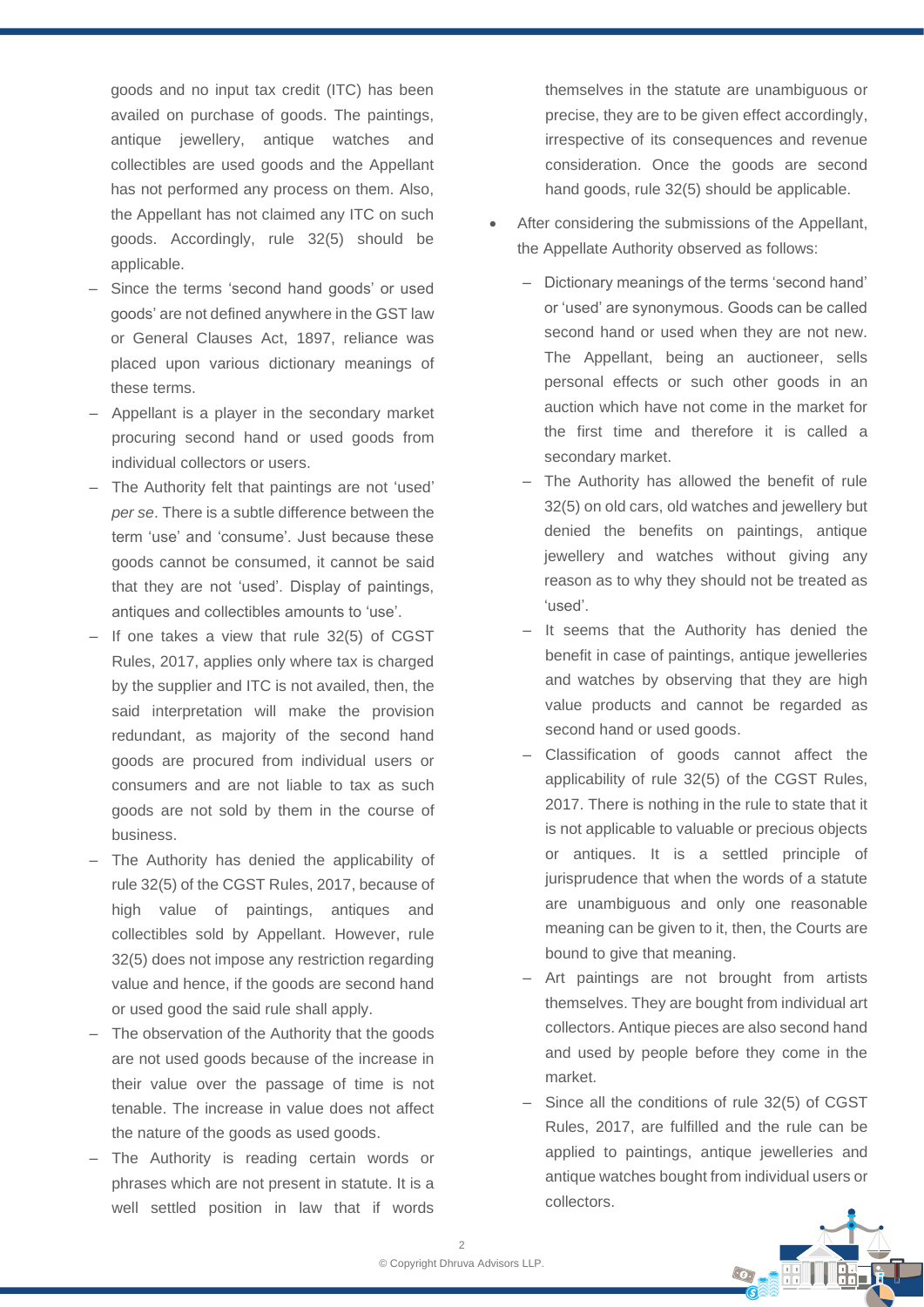‒ For the collectibles and antique books, there were not any specific details provided by the Appellant before the Authority and also in the present appeal and accordingly, the question in respect of the same is not being answered.

### Ruling

The Appellate Authority modified the ruling pronounced by the Authority to the extent of allowing the discharge of tax liability by applying rule 32(5) of CGST Rules, 2017, in the case of sale of antique jewelleries, antique watches and paintings.

## **Dhruva Comments:**

The ruling has given correct interpretation to the words second hand / used goods and would encompass antiques and paintings brought from art collectors. Further, the CBIC had issued a press release dated July 15, 2017 to state that the margin scheme under rule 32(5) should be available to a registered person dealing in second hand goods and who satisfies the conditions of rule 32(5).

# *M/s CMS Info Systems Limited - Appellate Authority for Advance Ruling, Maharashtra<sup>3</sup>*

### Issue for Consideration

Can Input Tax Credit ("ITC") be availed on the purchase of Cash Carry Vans ("CCVs") used for transportation of cash?

### **Discussion**

- The Appellant undertakes the activities of managing cash circulation by transporting cash from currency chest to bank branches and cash pick-up and delivery from and to dedicated banks.
- Cash is transported in CCV. The Appellant purchases motor vehicles and after requisite fabrication gets them converted into CCV. The

<sup>5</sup> Order no. MAH/AAAR/SS-RJ/04/2018-19 dated August 6, 2018

- The CCVs are sold as scrap when its further usage is not possible. In certain cases, these CCVs are also hired by the Appellant.
- The Appellant had approached the Authority for Advance Ruling ("the Authority") to determine whether sale of CCV as scrap after usage would attract GST and, if yes, whether ITC can be availed on purchase of CCV which is used for cash transportation business.
- The Authority vide its order<sup>4</sup>, held that disposal of CCVs post usage would attract GST. In respect of admissibility of ITC on purchase of CCV, the members of the Authority had a difference of opinion and therefore, referred the matter to the Appellate Authority for Advance Ruling ("the Appellate Authority").
- The Appellate Authority vide its order<sup>5</sup> held that the Appellant is not eligible for the ITC on CCVs. Accordingly, the Appellant had filed a writ petition before the Bombay High Court, which vide its order<sup>6</sup>, set aside the order of Appellate Authority and directed the Appellate Authority to decide the matter after considering all the submissions of the Appellant.
- The Appellant had raised the following contentions in respect of the eligibility of ITC on CCVs:
	- $-$  As per section 17(5)(a)(ii) of the CGST Act, 2017, ITC is not eligible on motor vehicles **except** when they are used for transportation of goods. The definition of goods<sup>7</sup> excludes money.
	- ‒ "Money" as defined under section 2(75) of the CGST Act, 2017 means Indian legal tender or any foreign currency only when used as consideration to settle the obligation or exchange with Indian legal tender of another

<sup>7</sup> Section 2(52) of the CGST Act, 2017 defines "goods" as every kind of movable property other than money and securities but includes actionable claims, ………….



<sup>3</sup> Order no. MAH/AAAR/SS-RJ/04A/2018-19 dated October 31, 2019

<sup>4</sup> Ruling no. GST-ARA-08/2017/B-II dated March 19, 2018

 $6$  2019 (7) TMI 615 - Bombay High Court

Appellant pays GST on the purchase and fabrication. However, ITC is not availed on such GST payment.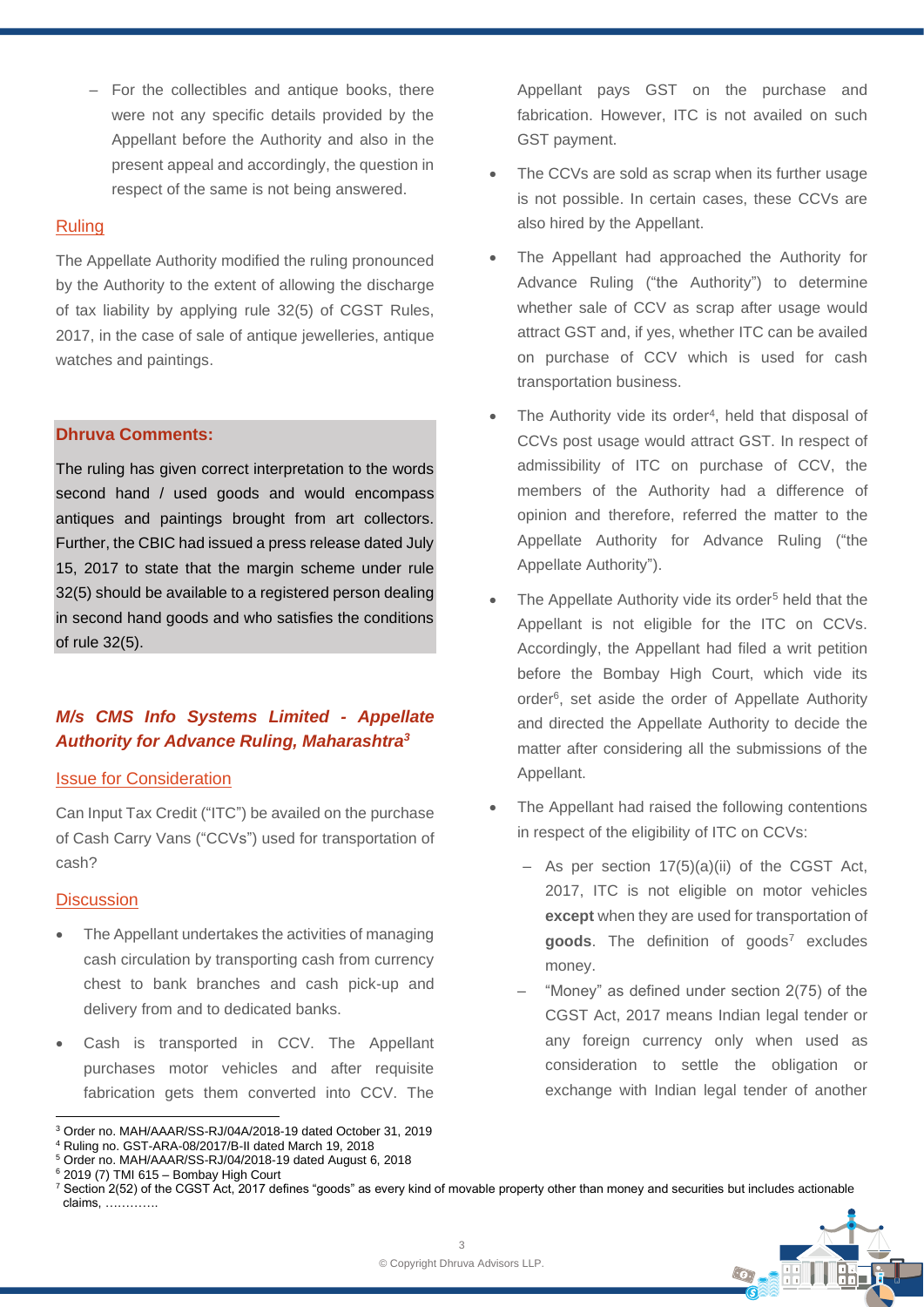denomination would be considered as 'money'. In the instant case, the currency transported by the Appellant is for the purpose of carrying out the business of maintaining ATMs, and hence the Appellant is not using the money as a consideration for settling any obligation. Thus, currency transported is 'goods' and not 'money'.

- ‒ Accordingly, the CCVs are being used for the transportation of goods and the ITC should be eligible in terms of section  $17(5)(a)(ii)$  of the CGST Act, 2017.
- Section 2 of the CGST Act, 2017, which defines the various terms used in the Act, begins with the expression "*In this Act, unless the context otherwise requires, -* ". By placing reliance on the said expression, it could be emphasised that the meaning assigned to 'money' provided under section 2(75) of the CGST Act, 2017, needs to be understood in the context as goods of the customer banks are transported and not money as defined in the section since the said currency cannot be used as money as understood in the common parlance.
- ‒ Rule 138(14) of the CGST Act, 2017, specifically excludes certain goods in respect of which e-way bill is not required to be generated. The excluded goods include 'currency'. This further substantiates that the currency transported by the CCV is 'goods'.
- Sl. no. 117 of the exemption notification<sup>8</sup> provides full exemption from levy of GST when rupee notes are sold to Reserve Bank of India. This also substantiates that currency is 'goods'.
- ‒ The certificate of registration and certificate of fitness issued under the Motor Vehicle Act, 1988 have also regarded the CCVs as 'goods carrier' and 'goods vehicle' which implies that the CCV are used for transportation of goods.
- After taking into account the directions of the High Court and considering the submissions of the Appellant, the Appellate Authority agreed with the contentions of the Appellant and held that the money being transported in CCVs is goods and

accordingly, would not be covered within the exclusion prescribed under section 17(5)(a)(ii) of the CGST Act, 2017. Hence, ITC would be available.

# Ruling

The Appellant is eligible to claim ITC of GST paid on the purchase and fabrication of the motor vehicles (CCVs) used for carrying cash.

# **Dhruva Comments:**

Based on the recommendations made by the GST Council in its 28<sup>th</sup> meeting, a press release dated July 21, 2018 was issued wherein it was stated that the scope of ITC is being widened, and ITC would be eligible on motor vehicles used for transportation of money. Post the amendment in section 17(5) of the CGST Act, 2017 (w.e.f. February 1, 2019), the restriction is only on motor vehicles used for transportation of passengers subject to certain exceptions.

# **Notifications under GST law**

# *Extension of time limits*

- The Government vide notification no. 35/2020- Central Tax dated April 3, 2020 had notified that the time limit for undertaking various compliances whose due dates fell between March 20, 2020 and June 29, 2020 and if such compliances have not been completed, then the time limit in such cases shall stand extended to June 30, 2020. Now, the Government has issued notification no. 55/2020- Central Tax dated June 27, 2020 to extend the compliance period from June 29, 2020 to August 30, 2020 and the time limit to undertake the compliance from June 30, 2020 to August 31, 2020.
- The Government vide notification no. 46/2020- Central Tax dated June 9, 2020 had notified that where a notice was issued for rejection of a refund claim and the time limit for issuance of the order in terms of section 54(5) and (7) of the CGST Act,



<sup>8</sup> Notification no. 2/2017-Central Tax (Rate) dated June 28, 2017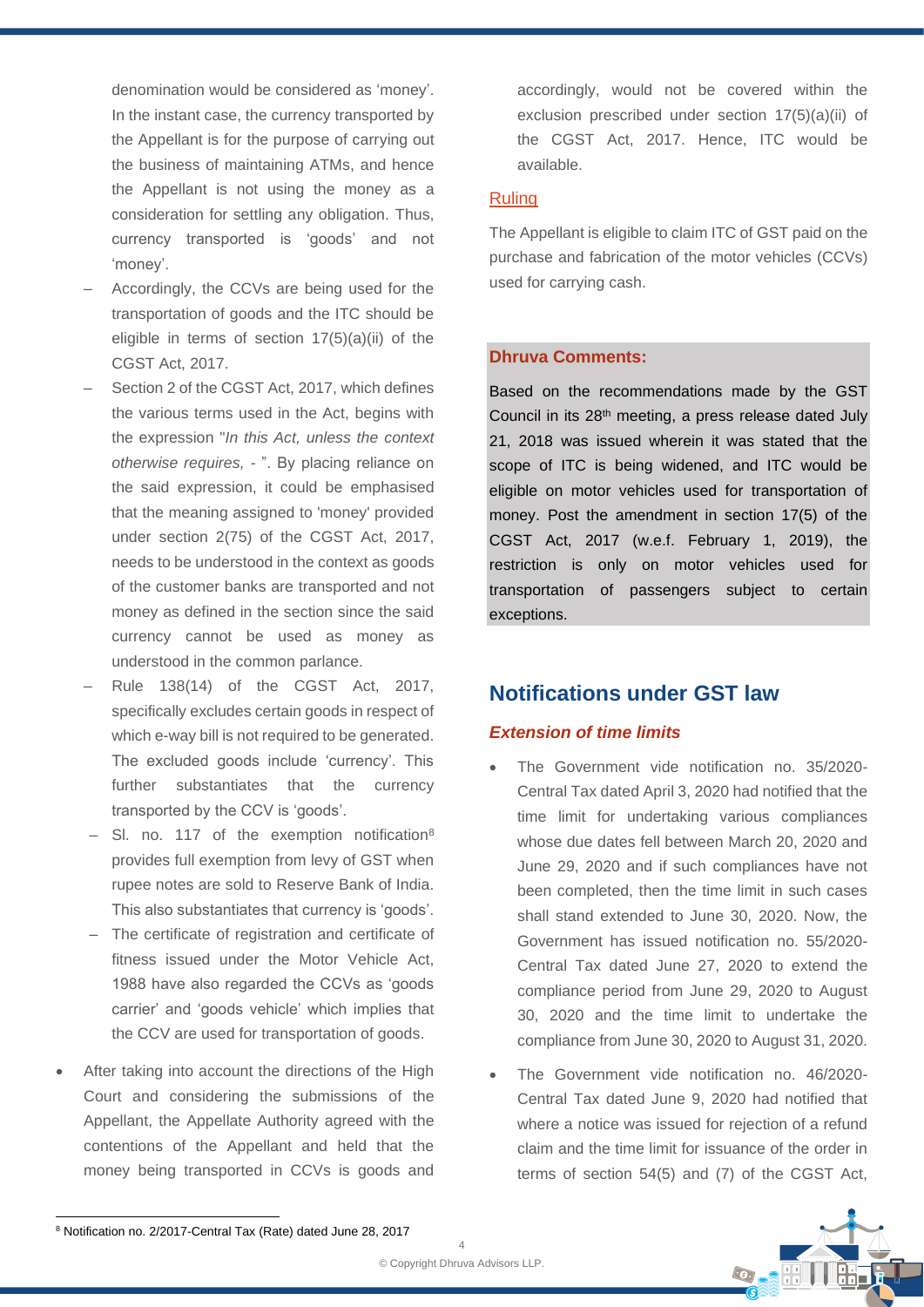2017, fell between March 20, 2020 and June 29, 2020, then the time limit for issuance of the order shall be extended by 15 days after the receipt of the reply to the notice from the registered person or June 30, 2020, *whichever is later*. Now, the Government has issued notification no. 56/2020- Central Tax dated June 27, 2020 to extend the period from June 29, 2020 to August 30, 2020 and period from June 30, 2020 to August 31, 2020.

#### **Dhruva Comments:**

These extension of time periods were very much needed due to lockdown in the country on account of the COVID-19 pandemic.

# *Reduction / Waiver of late fees in respect of late filing of Form GSTR-3B*

- The Government vide notification no. 52/2020- Central Tax dated June 24, 2020 had amended notification no. 76/2018-Central Tax dated December 31, 2018 ("original notification") and had accordingly notified waiver of late fees payable on filing of Form GSTR-3B for the period February 2020 to July 2020 in respect of certain tax payers subject to the returns being filed within the prescribed due dates [*kindly refer to our alert dated June 26, 2020<sup>9</sup> in this context*].
- The Government has now again amended the original notification vide notification no. 57/2020- Central Tax dated June 30, 2020 (w.e.f. June 25, 2020) to state that:
	- ‒ Late fees in excess of ₹500 (CGST + SGST) shall be waived for the period February 2020 to July 2020 in respect of the notified tax payers, if return in Form GSTR-3B is filed till September 30, 2020. Further, late fees shall be fully waived if the tax payable in the return is Nil.
	- ‒ Tax payers having an aggregate turnover of more than ₹5 crores in the preceding FY, who have not furnished the returns in Form GSTR-3B for the period May 2020 to July 2020 by the

due dates, then, late fees in excess of ₹500 (CGST + SGST) shall be waived subject to the returns being filed by September 30, 2020. Further, late fees shall be fully waived if the tax payable in the return is Nil.

# *Facility for filing Nil return in Form GSTR-1 using Short Messaging Service (SMS)*

The Government vide notification no. 58/2020-Central Tax dated July 1, 2020 has substituted rule 67A of the CGST Rules, 2017 to provide the taxpayers with the facility of filing Nil return in Form GSTR-1 using SMS facility and verifying the same with a registered mobile number based one time password. Further, Nil return shall mean there is Nil or no entry in all the tables of Form GSTR-1 for the tax period.

# **Dhruva Comments:**

Previously, the facility was available only in respect of filing return in Form GSTR-3B<sup>10</sup> which has now been made applicable to Form GSTR-1 also.

 $\odot$ 

<sup>&</sup>lt;sup>9</sup> [Click here for the alert dated June 26,](https://dhruvaadvisors.com/insights/files/Dhruva_GST_Alert_Extension_in_prescribed_dates_for_undertaking_GST_compliances_in_view_of_COVID19_pandemic.pdf) 2020

<sup>10</sup> Notification no. 38/2020-Central Tax dated April 5, 2020 read with Notification no. 44/2020-Central Tax dated June 8, 2020